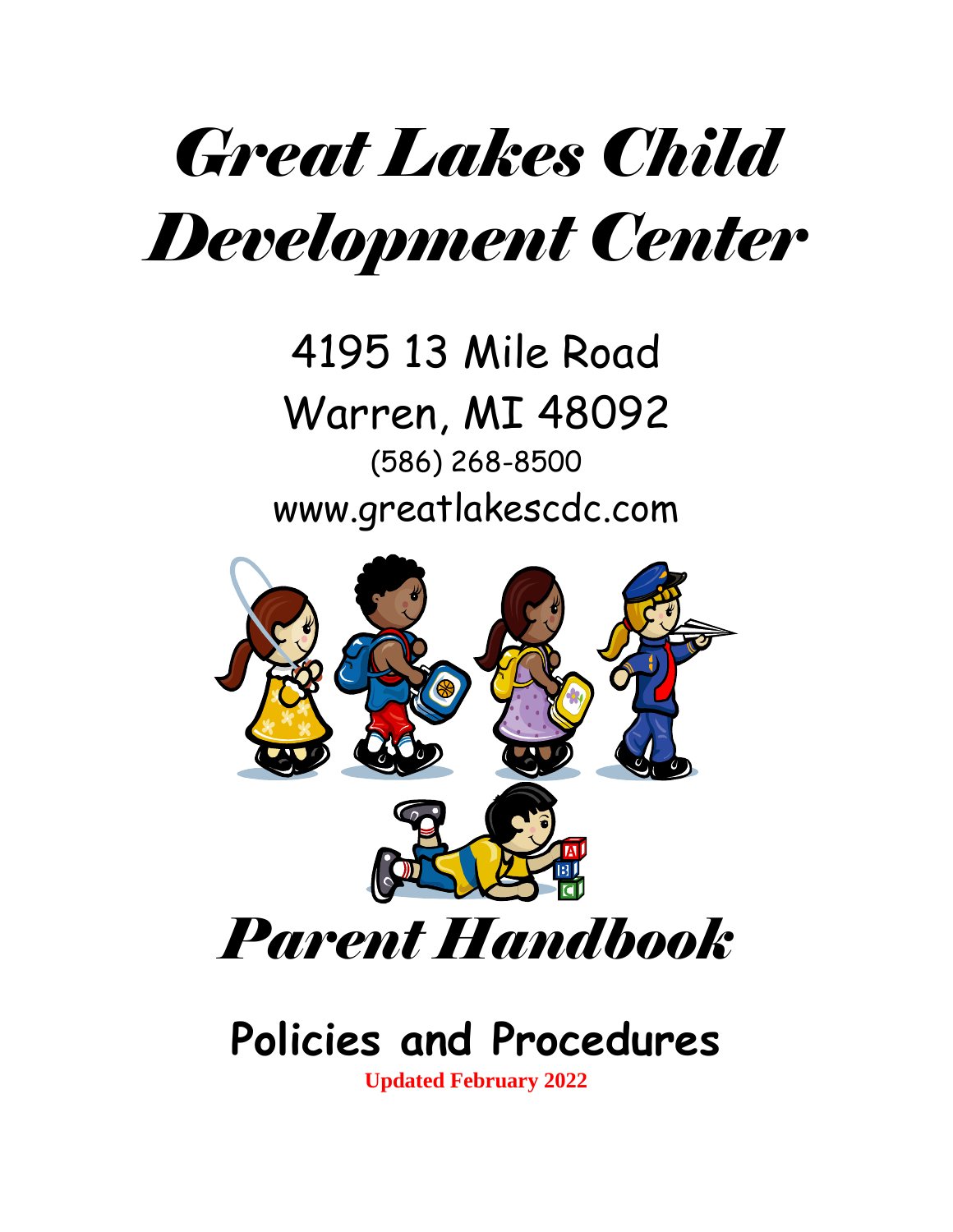#### Welcome and thank you for choosing Great Lakes Child Development **Center**

#### **Admission and Withdrawal**

There is a non-refundable fee of \$60 per child to be paid upon enrollment. The child information card and current immunizations must be turned in at enrollment (within 30 days) each child must have a green Health Appraisal Form, filled out and signed by a licensed physician as well as the parent.

A two-week notice is needed when withdrawing your child from the Center. This enables us to adjust staff accordingly.

The center reserves the right of withdrawing any child after enrolling if he/she seems unable to participate positively in group experiences.

#### **Attendance/Vacation**

Regular attendance is encouraged. If your child is going to be absent, please notify us as soon as possible.

We *do* charge for sick days and absences.

#### **ABSENCES**

*Due to illness:* When your child is too ill to come to GLCDC for the day, contact us as soon as possible. Please notify us of the nature of the illness and the anticipated length of time your child will be absent. If a fever is involved with illness, your child cannot return to GLCDC until his or her body temperature has been less than 100 degrees for a 24-hour period. If your child is vomiting or has diarrhea, they must be free of illness for a 24 hour period before returning to GLCDC.

*Vacation:* GLCDC's fiscal year runs from September through August. Because GLCDC is holding a spot for your child, we must charge for vacations. Any time a child is absent due to illness for a full week, half-tuition must be paid to hold a spot for your child.

*You are allowed two (2) weeks of vacation days at no charge after six months of attendance:* Your two weeks of non-chargeable vacation days depend on how many days a week your child attends the center. If your child attends the center:

| 5 days a week  | you receive 10 vacation days |
|----------------|------------------------------|
| 4 days a week  | you receive 8 vacation days  |
| 3 days a week  | you receive 6 vacation days  |
| 2 days a week  | you receive 4 vacation days  |
| 1 day per week | you receive 2 vacation days  |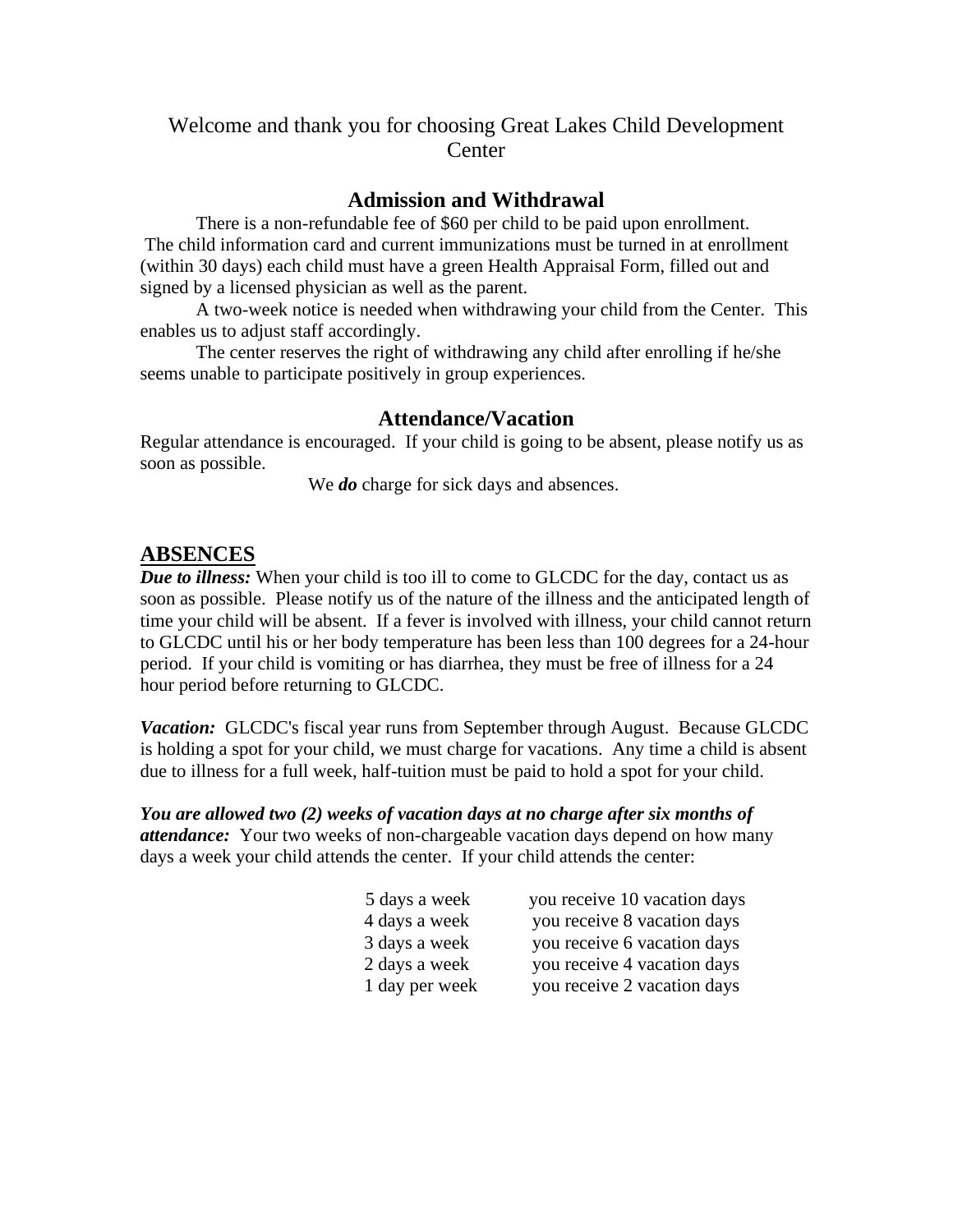A minimum of one (1) week's notice is needed before taking a vacation. This enables us to fill that space and make staff adjustments. We have a "Vacation Day Sign-Up" book in the office.

Please remember that non-chargeable vacations are limited to two (2) weeks per year. Example, if your child attends 2 days a week for six months, you would have a total of 4 non-chargeable vacation days.

#### **Business Hours**

The center is open five (5) days a week, Monday- Friday, 7:30 a.m. to 5:30 p.m. We are closed on the following holidays:

**Thanksgiving Day and the Friday after Thanksgiving Christmas Eve Day through New Year's Day Good Friday Memorial Day-** The center is closed the Friday before and the Monday **Labor Day-** The center is closed the Friday before and the Monday

#### **Independence Day:**

| <b>Sunday</b>        | <b>Monday</b>        | Tuesday              | Wednesday            | <b>Thursday</b>      | Friday    | <b>Saturday</b> |
|----------------------|----------------------|----------------------|----------------------|----------------------|-----------|-----------------|
| The $4th$            |                      |                      |                      |                      |           |                 |
| <b>Center Closed</b> |                      |                      |                      |                      |           |                 |
|                      | The $4th$            |                      |                      |                      |           |                 |
| <b>Center Closed</b> | <b>Center Closed</b> |                      |                      |                      |           |                 |
| <b>Center Closed</b> | <b>Center Closed</b> | The $4th$            |                      |                      |           |                 |
|                      |                      |                      |                      |                      |           |                 |
| <b>Center Closed</b> | <b>Center Closed</b> | <b>Center Closed</b> | The $4th$            |                      |           |                 |
| <b>Center Closed</b> | <b>Center Closed</b> | <b>Center Closed</b> | <b>Center Closed</b> | The $4th$            |           |                 |
| <b>Center Closed</b> | <b>Center Closed</b> | <b>Center Closed</b> | <b>Center Closed</b> | <b>Center Closed</b> | The $4th$ |                 |
| <b>Center Closed</b> | <b>Center Open</b>   |                      |                      |                      |           | The $4th$       |
|                      |                      |                      |                      |                      |           |                 |

**Note: If Independence Day falls on a Saturday, the Center will be closed the following week Monday-Friday.**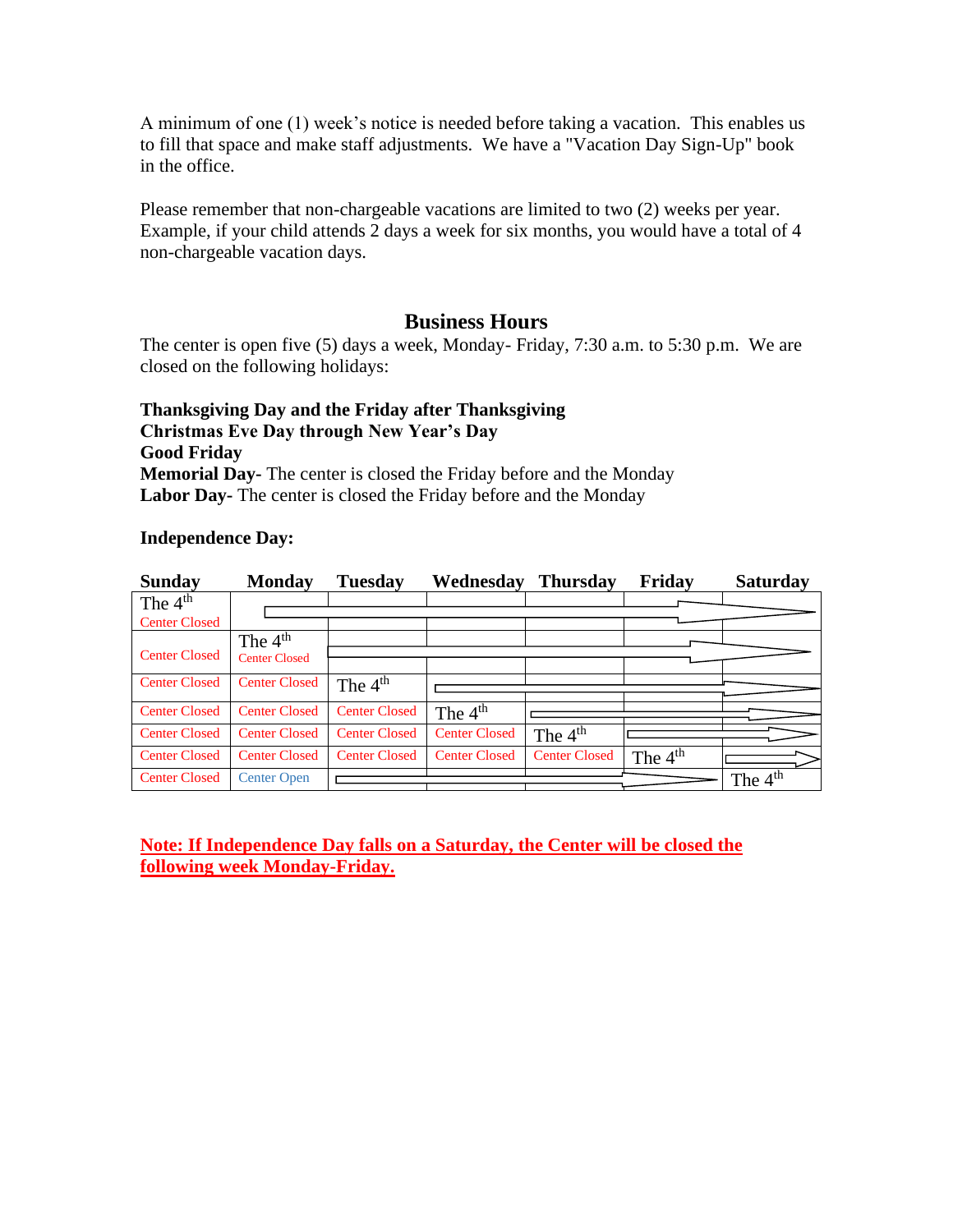There is *no charge* for these holidays.

A sign-up sheet will be posted prior to holidays to see how many families will need our services the day before or after a holiday. In order for GLCDC to be opened, the center has to have a least 50 percent of the children signed up to receive our services. If the center is closed due to lack of enrollment, you will not be charged.

> • **Great Lakes Child Development Center does not follow local school districts when determining closing due to weather. We do NOT close for extreme cold temperatures. Please check the local news stations and our website at www.greatlakescdc.com for upto-date closures due to weather.**

#### **Late Fee**

GLCDC charges a late fee of \$1 per minute for each child picked up after the center closes at 6 p.m. Our staff does not get paid after 6 p.m. It is your responsibility to pay the teacher this fee at the time you pick up your child(ren).

#### **Fees and Tuition**

All tuition must be paid on Mondays (or the first day of the week your child attends). There are no exceptions. If payment is not made, a notice will be given and **a late payment fee of \$10 will be applied to your account.**

If the account has gone unpaid for one week, **your child will be withdrawn** from the center. Weekly tuition must be paid whether or not the child attends the center. Prearranged vacations and serious illness where your child is absent for more than a week are the only exceptions to this rule.

#### **Checks are to be made payable to Great Lakes Child Development or GLCDC. Great Lakes Child Development Center accepts cash, check or money order, Visa, MasterCard, Discover, and Venmo (@GLCDC)**

#### **Changes in Fee Schedule**

It is your responsibility to let center management know when your child reaches a milestone that would result in a price reduction. For example, when your child turns 3 years old and again when he or she is potty-trained.

It is **not** the responsibility of GLCDC to keep track of when reductions in the fee schedule are due. Parents **must** inform center management when these changes occur; only then will you receive a reduction in your tuition.

#### **NSF Charge**

There will be a \$30 charge to your account for checks returned to the center for nonsufficient funds. After two returned checks within a one-year period, we will only accept cash or money orders.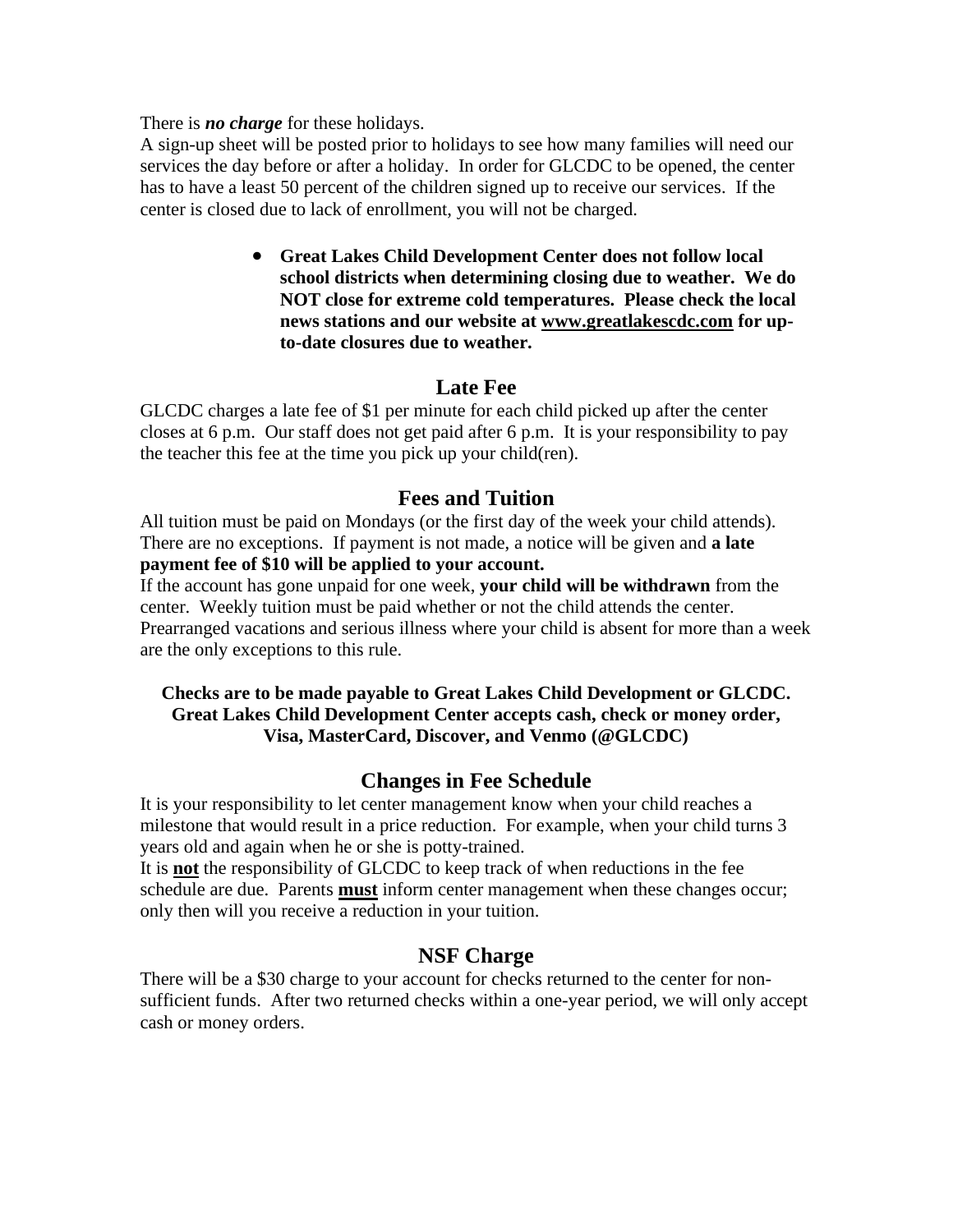### **HEALTH INFORMATION**

#### **HEALTH APPRAISAL & IMMUNIZATION STATUS:**

The Michigan Department of Health establishes the requirements for immunizations children need to attend any child development centers in Michigan. The Health Department does routine checks to make sure all centers are in compliance with the law. **If your child has not met the minimum requirements for immunizations, he/she will be excluded from the program until the requirements are met.**

At the time of your child's first attendance, you must provide the following documents to be kept on file at GLCDC:

- **A completed and signed Child Information/Emergency Card which includes written permission to seek emergency care for your child, and a list of all individuals to whom GLCDC may release your child**
- **Health Appraisal Form, completed by your child's physician**
- **Nutrition Policy, completed and signed**
- **Certificate of Immunization**

Your child's Certificate of Immunization must show a minimum of at least one dose of each immunizing agent specified by the Health Department. This certificate will be kept on file at GLCDC. If a child has been in attendance for four months, an updated certificate showing the completion of all additional immunization requirements, as specified by the Health Department, will be on file at GLCDC unless there is a signed statement by a licensed physician or his/her designee stating immunizations are in progress.

Within 30 days of initial attendance, one of the following documents will be provided to GLCDC and kept on file here at GLCDC (documents provided under this rule will be updated, as needed, but not less than once per year):

- Parents/guardians of child(ren) from birth through  $2 \frac{1}{2}$  years will provide a document signed by a licensed physician or his/her designee that a physical evaluation has been made **within the preceding 3 months** and updated every year. Activity restrictions will be noted.
- Parents/guardians of children age  $2 \frac{1}{2}$  years to school age (5 years +) will provide a document signed by a licensed physician or his/her designee that a physical evaluation has been made **within the preceding 12 months** and updated every year. Activity restrictions will be noted.

#### **MEDICATION**

The Michigan Department of Health governs child development centers with certain policies regarding the administration of medication to children. We adhere to these policies, by law, for the protection and safety of your child.

• If your child needs to take medication while at the center, you must fill out a Medication Permission release form. This form is available in the center office. The medication must be in its original container with prescription medication marked with the pharmacy label. The label must include the date prescribed, child's name, physician's name, the name of medication and instructions for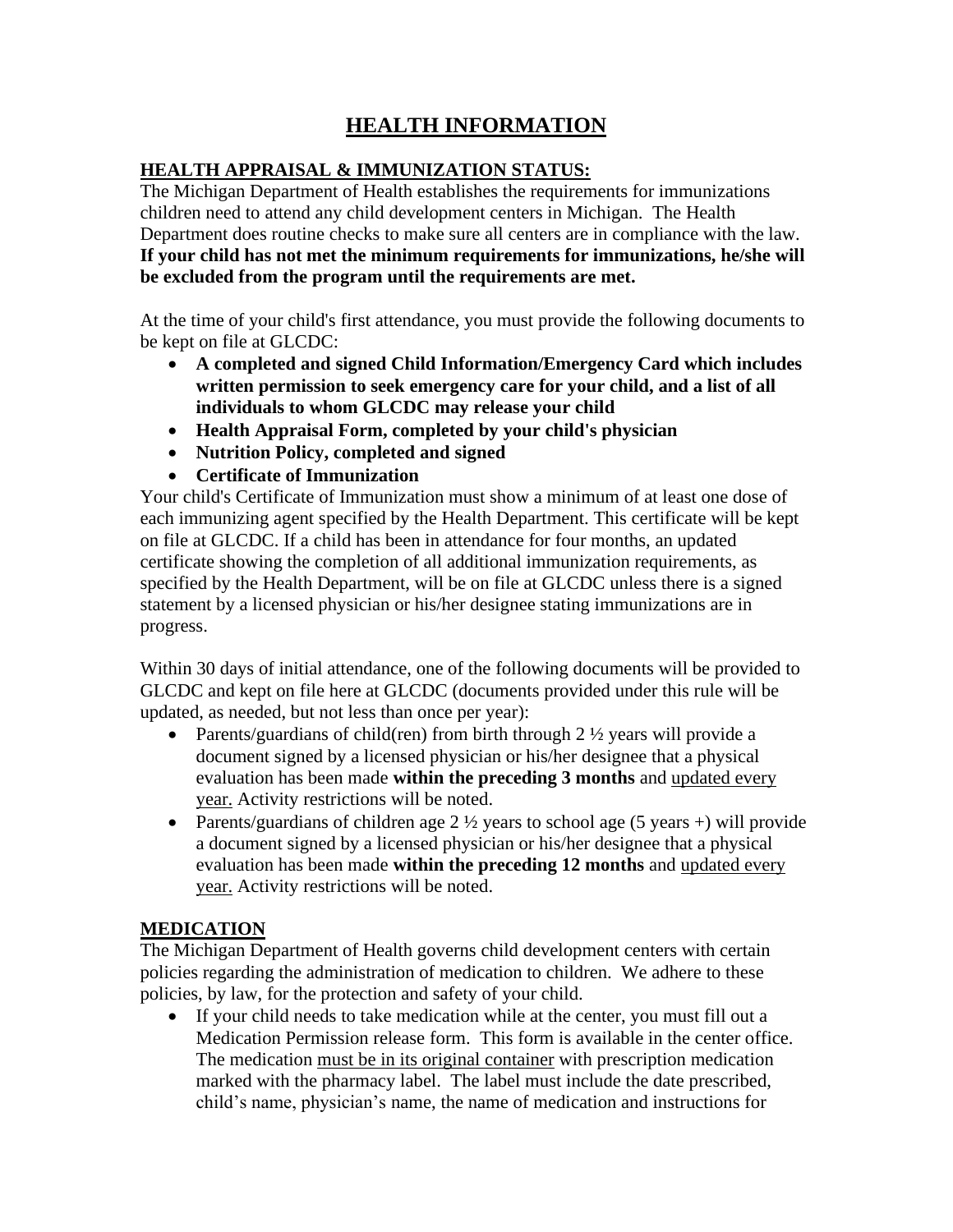usage/dosage clearly labeled, expiration date, and a telephone number for the prescribing physician. Also, please advise us of any side effects which may occur with this medication.

- "Over the counter" medications will be administered to your child **ONLY** if you sign a **Medication Permission** release form. This includes all dietary supplements, ointments, teething gels, powders, creams, etc.
- All medications will be given by the child's primary caregiver, assistant caregiver, the Center Director or Center Owner/Operator ONLY.
- If your child is taking a new medication, we ask that you administer the medication to your child at least 24 hours prior to attending GLCDC in order to provide ample time for you to observe your child's reaction to the medication.

#### **COMMUNICABLE DISEASES**

There is a chance your child may be in contact with communicable diseases since your child will be in contact with many different children throughout the day. The list of possible diseases could include: Chicken Pox, Encephalitis, Hepatitis, Impetigo, Influenza, Lice, Measles, Meningitis, Mononucleosis, Mumps, Pink Eye, Ringworm, Rubella, Scabies, Scarlet Fever, Strep Throat, Whooping Cough, or others. If your child is ill with any contagious disease, please call as **AS SOON AS POSSIBLE.** A signed physician's note will be required stating your child is no longer contagious before he/she can return to GLCDC.

#### **ALLERGIES**

You are responsible to note any allergies your child may have, in writing, on the emergency card and enrollment forms. This includes allergies to medications, foods, and/or environment. The staff is better able to determine the difference between a sick child and one suffering from allergies if properly informed of the child's health status.

#### **ILLNESS POLICY/HEALTH SURVEILLANCE MEASURES**

We ask that children who are ill or have been exposed to any contagious disease be kept home until the illness has passed. Please remember a sick child will recover more quickly at home and will gain little benefit from being at the center. We need each parent and/or guardian's help in protecting the other children from contagious diseases.

- If a child becomes ill while at the center (temperature over 99.9 degrees F, is vomiting or has reoccurring diarrhea), that child will be isolated from the group and the parent/guardian will be notified. An unhealthy child is not comfortable in an active environment. The caregiver will contact a parent/guardian when these measures are necessary and we will expect a one-hour pick-up from the time of notification.
- The caregiver will place a child who is too ill to remain in the group, in a separate area where he/she may be comfortably cared for and supervised until taken home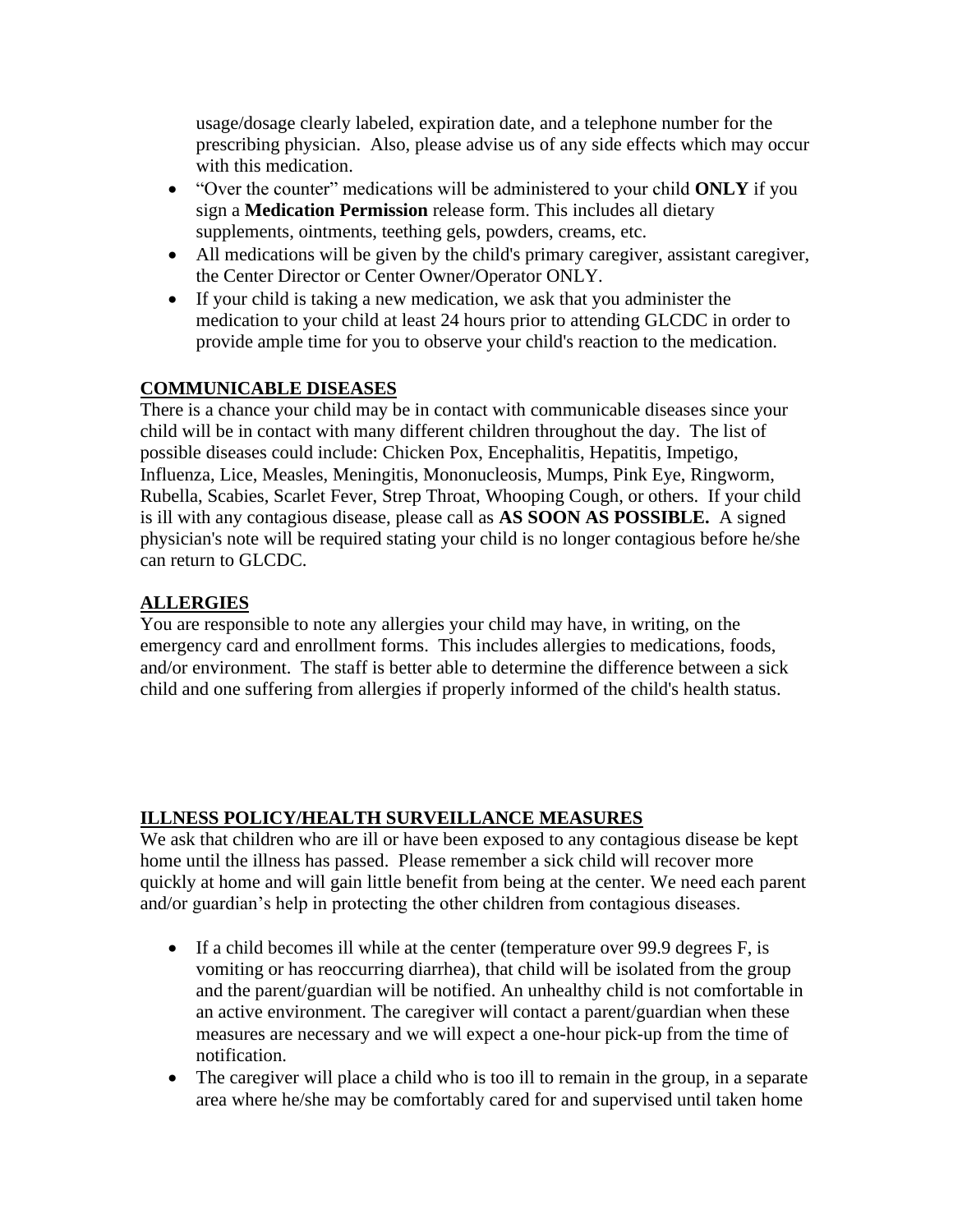or suitably cared for elsewhere. Items, including cots, bedding, utensils and toys used by the ill child will be removed from the room. Toilets and lavatories used by the ill child will not be used by any other person until those facilities have been thoroughly cleaned.

- GLCDC is responsible for reporting to the parent/guardian any observed changes in a child's health or any accidents your child may have been involved in. We will observe and make you aware of any unusual signs in your child's behavior or any of the following symptoms: pale or flushed skin color, unusual number of bowel movements, headaches, stomach aches, ear aches, rashes, hives, bumps, running nose, elevated temperature, wheezing, coughs, vomiting, gagging, and lack of energy during play or any sign of distress (such as excessive crying). Not all cases will lead to dismissal for the day, but will be monitored and recorded for future reference.
- A child will remain home until he/she is free of a temperature and or vomiting/diarrhea for at least a 24-hour period.

### **HEALTH CARE PLAN**

#### **HAND WASHING**

The following procedures will be used by staff for hand washing:

- Have a single service towel available
- Turn on water to a comfortable temperature between 60-80 degrees
- Moisten hands with water and apply soap
- Rub hands together vigorously until a soapy lather appears and continue for at least 10 seconds
- Rub areas between fingers, around nail beds, under fingernails and jewelry, and back of hands
- Rinse under running water until free of soap and dirt; leave water running while drying hands
- Dry hands with a clean, disposable paper towel or single-use cloth; use drying towel to turn off tap

The following are not approved substitutes for soap and running water:

- Hand sanitizers
- Water basins
- Pre-moistened cleansing wipes

#### **HANDLING BODILY FLUIDS**

The staff will use precautions when handling bodily fluids as instructed in the bloodborne pathogen training. Steps used will include:

- Staff will put on gloves
- Clean bodily fluid during diaper change or other occasions when bodily fluid is present
- Wash diapering or other surface with soap and water, rinse, and sanitize
- Wash hands of child
- Take off gloves and wash hands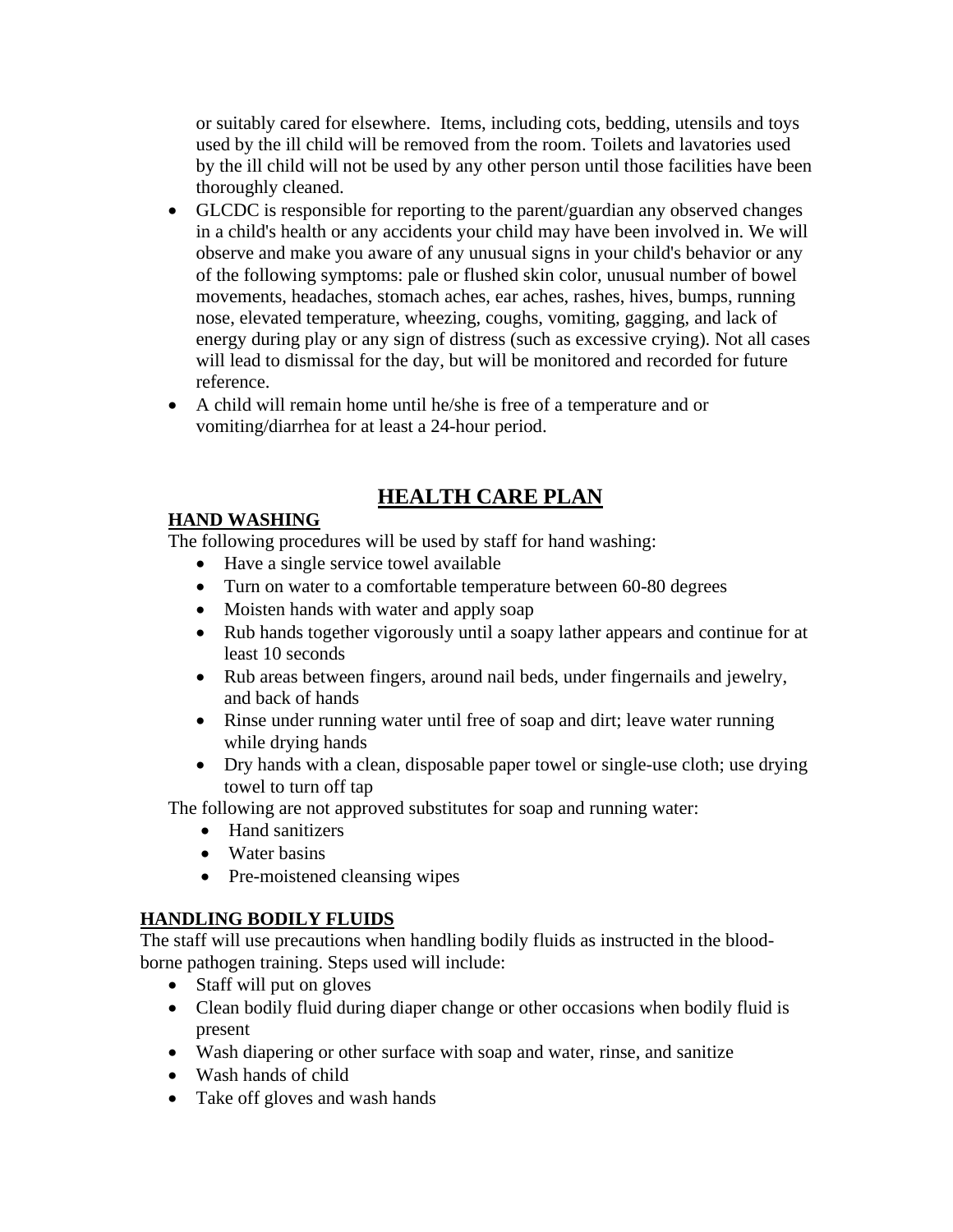#### **CLEANING AND SANITIZING**

The following steps are to be used for cleaning and sanitizing:

- Wash areas/surface with warm water and soap/detergent
- Rinse area/surface with clean water
- Submerge, wipe or spray area/surface/article with sanitizing solution
- Allow area/surface/article to air-dry

#### **SANITIZING SOLUTION**

- Water and non-scented chlorine bleach solution with a concentrate of 1 tablespoon bleach to one gallon water
- Commercial sanitizers specified on the label to be safe for food contact surface and used according to the manufacturer's directions

#### **CONTROLLING INFECTIONS**

- See universal precautions above
- Toys that are mouthed will be removed washed, rinsed and sanitized. Other toys and equipment will be washed immediately if dirty and/or on a daily basis
- Bedding will be stored so that it does not come in contact with other children's bedding. Cots will be washed daily if used by different children or weekly if used by one child.
- Children who have any type of communicable disease/conditions will be removed from care and may return only with a doctor's note.
- Children who become ill will be isolated from the other children until they are picked up.

#### **HEALTH RESOURCES**

- Immunization information -- contact your child's physician or your county health department
- Macomb County Health Department -- 1-586-469-5520
- WIC (Women, Infants & Children) -- 1-586-469-3750

#### **Emergencies**

Should an injury occur at the center, our policy is to notify the parent/guardian immediately. In the event medical attention is necessary and a parent or guardian cannot be reached, we will take the child to the nearest hospital emergency room, as indicated on the **Child Information Card** which authorizes licensed physicians to administer medical attention to minor children. This line **MUST** be filled in when completing this card.

#### **Discipline**

The staff at the center will use positive methods of discipline which encourage selfcontrol, self-esteem and cooperation among the children (conflict resolution). The staff most definitely will not use hitting, shaking, biting, pinching, pulling, slapping, kicking, or any other form of corporal punishment as a form of punishment for the children.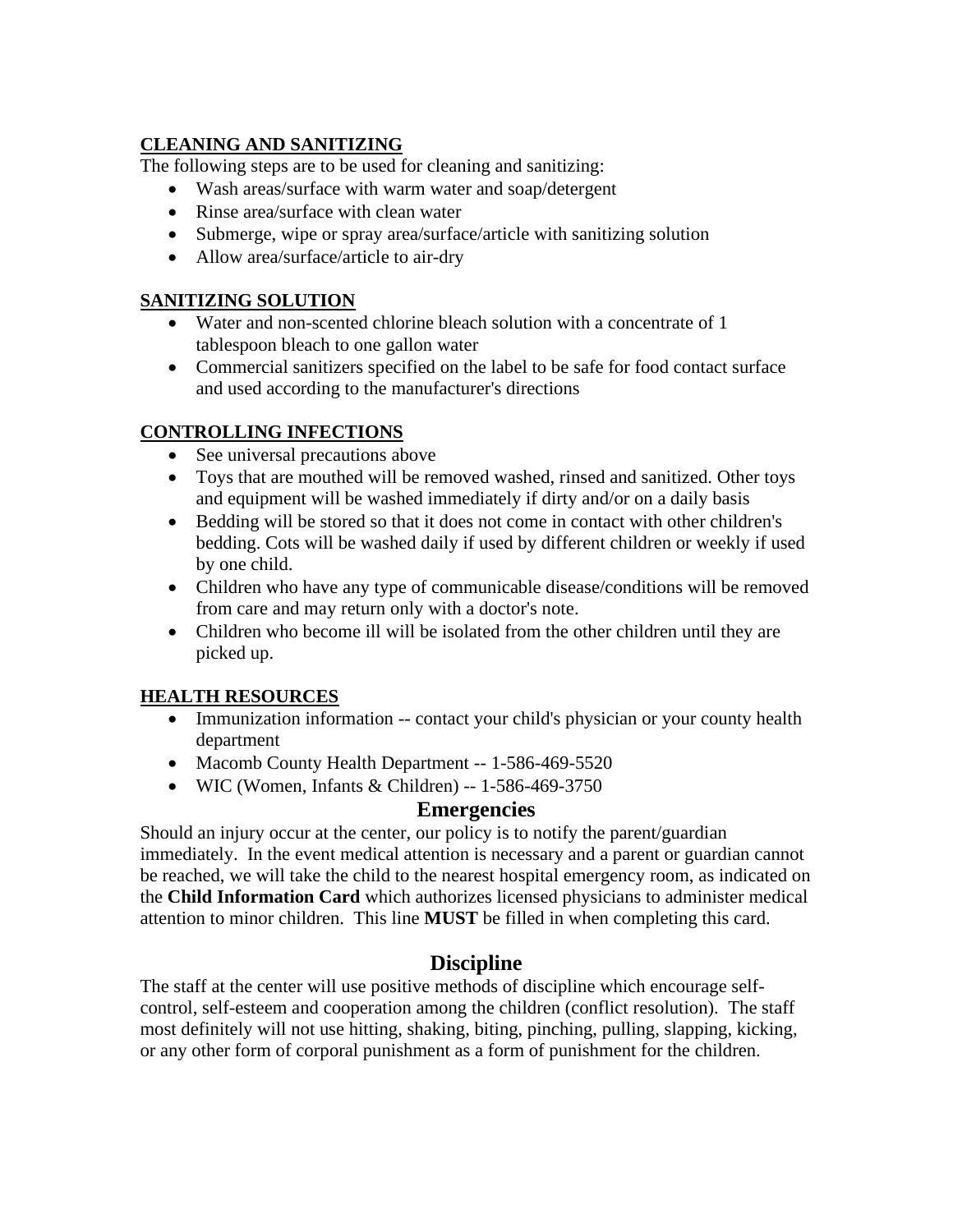Children will not be confined in an enclosed area nor will their movements be resisted by binding or tying. No child will be deprived of meals, snacks, rest or necessary toilet use as a means of discipline.

Staff will not inflict mental or emotional punishment in the form of humiliation, shaming or threatening a child. Non-severe discipline or restraint may be used when it is reasonably necessary based on the child's development to prevent harm from him/herself or prevent harm from other persons or property.

There are times when a child needs "time removed." In this case a child will sit in a chair until they are in control and ready to rejoin the group activities. This period of time is always less than 5 minutes and is based on the child's age (four minutes for a 4-year-old, three minutes for a 3-year-old, etc.).

#### **Food Program and Nutrition Policy**

Cooking and food preparation facilities are fully approved by the Health Department. A nutritious mid-morning snack, hot lunch and afternoon snack are served daily. Menus are planned in accordance with the recommended standards for preschool children. A menu is posted next to the sign-in sheet. If there is an item your child does not prefer, or is allergic to, it is your responsibility to send in a replacement for that day. All meals are served family style (all eaters sit down at the table together). This allows for the practice of good table manners.

You may bring your child's breakfast from 7:00 to 8:30 a.m. We will assist by providing milk, utensils and/or a plate, bowl and cup.

#### **State Licensing Information**

Notice of availability of the center's licensing notebook. The notice shall include all of the following: A. The licensing notebook contains all the licensing inspection and special investigation reports and related corrective action plans since May 28, 2010. B. The licensing notebook is available to parents during regular business hours. C. Licensing inspection and special investigation reports from at least the past 2 years are available on the child care licensing website at [www.michigan.gov/michildcare.](http://www.michigan.gov/michildcare) The website address must be in bold print.